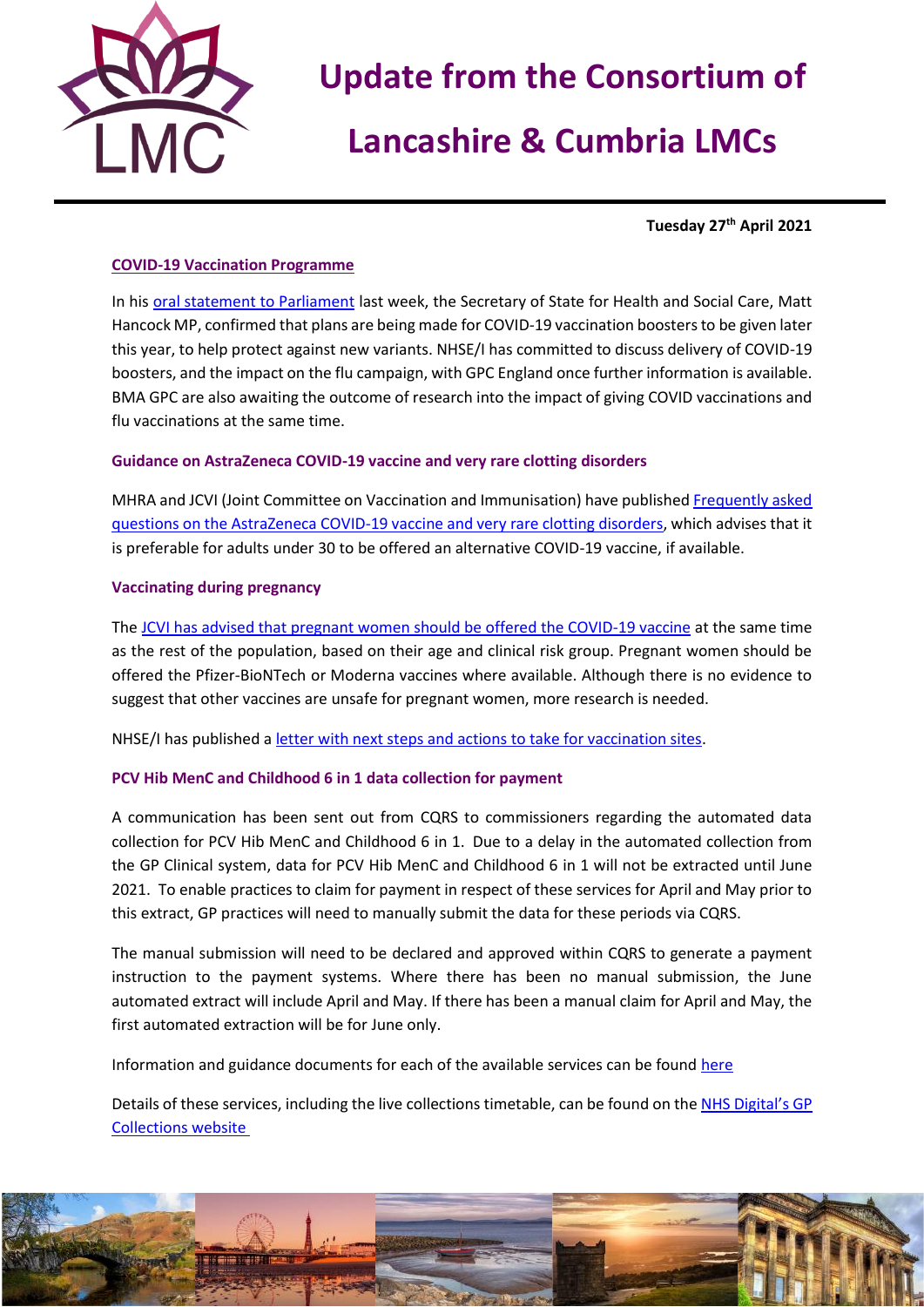

# **Update from the Consortium of**

# **Lancashire & Cumbria LMCs**

### **Improving General Practice appointment data (GPAD) webinars and demos**

Guidance for practices on standard national general practice appointment categories [has been](https://www.england.nhs.uk/publication/gpad-appointment-categorisation-guidance-2021-22/)  [published](https://www.england.nhs.uk/publication/gpad-appointment-categorisation-guidance-2021-22/) to support the mapping of local appointment slots for these new categories. This follows from guidance published in August 2020 by GPC England and NHSE/I jointly, which introduced an agreed definition of a general practice appointment. Recording all appointments in this way will help us to more clearly demonstrate the increased workload pressures and activity of general practice.

NHS Digital are [hosting several webinars](https://crm.digital.nhs.uk/clickdimensions/?clickpage=6qqd1i5weeuoewaisabha) to supplement this guidance and the categorisation. There are also some short demonstrations that cover how best to carry out the national mapping exercise:

• EMIS WEB users: [GP Appointments Data \(GPAD\) -](https://www.howbeckhow2.co.uk/courses/gp-appointments-data-gpad/) HowbeckHow2

## **Updated guidance for HGV medicals**

Due to added pressures caused by the pandemic, a decision was taken by DVLA in April 2020 to waive the medical requirement for a D4 licence renewal application for those aged 45 and over. Applicants were instead issued with a single, one-year licence.

After talks with the DVLA, the BMA has agreed to aim to accommodate D4 medical appointments for working drivers to make sure that drivers are available to the transport industry. BMA GPC are therefore encouraging practices to enable working drivers to have this medical examination when necessary as much as public health guidelines and individual priorities allow. This excludes car driving licence renewals with small lorry (C1, C1E (107)) and minibus (D1 (101) and D1 (101,119)) entitlements issued before 1997 where these entitlements are used for driving large recreational vehicles rather than for working in the transport sector.

Further information and guidance on this can be found on the **DVLA website**.

### **DWP forms**

Further to a recent meeting GPC had with the DWP, they have agreed to supply copies of all relevant GP forms prior to their publication on th[e HCP pages of Gov.UK.](https://www.gov.uk/government/publications/dwp-factual-medical-reports-guidance-for-healthcare-professionals/dwp-forms) Please see **attached** PDF copies of the available forms.

### **Maternal mental health**

As a result of the 2020/21 contract negotiations, BMA GPC secured additional funding to support a dedicated postnatal check-up for new mothers. The [National Childbirth Trust](https://www.nct.org.uk/) has now found, in their one year follow up [survey,](https://www.nct.org.uk/about-us/media/news/nct-finds-quarter-new-mothers-are-not-asked-about-their-mental-health) that new mothers are not yet always being given the opportunity for this important review, particularly to have the chance to discuss their own mental health.